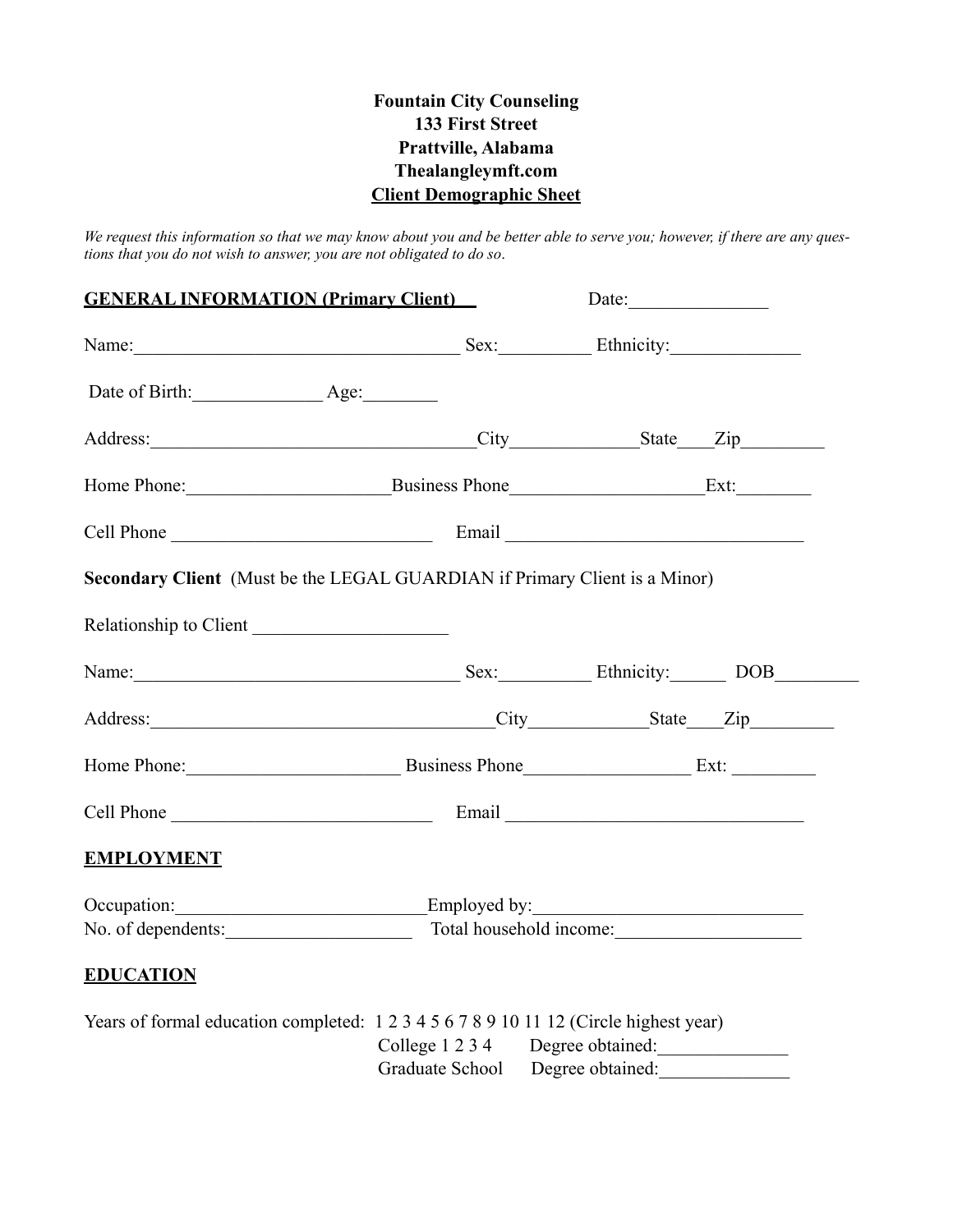### **RELIGION**

| Denomination:        | Church/Temple/Synagogue:                                                                      |
|----------------------|-----------------------------------------------------------------------------------------------|
| Pastor/Priest/Rabbi: |                                                                                               |
|                      | $\Box$ I would like my spirituality addressed in my therapy (if not skip to the next section) |
|                      | Is there anything you would like to share about your childhood or adult spiritual history?    |

 $\mathcal{L}_\mathcal{L} = \{ \mathcal{L}_\mathcal{L} = \{ \mathcal{L}_\mathcal{L} = \{ \mathcal{L}_\mathcal{L} = \{ \mathcal{L}_\mathcal{L} = \{ \mathcal{L}_\mathcal{L} = \{ \mathcal{L}_\mathcal{L} = \{ \mathcal{L}_\mathcal{L} = \{ \mathcal{L}_\mathcal{L} = \{ \mathcal{L}_\mathcal{L} = \{ \mathcal{L}_\mathcal{L} = \{ \mathcal{L}_\mathcal{L} = \{ \mathcal{L}_\mathcal{L} = \{ \mathcal{L}_\mathcal{L} = \{ \mathcal{L}_\mathcal{$ 

 $\mathcal{L}_\mathcal{L} = \{ \mathcal{L}_\mathcal{L} = \{ \mathcal{L}_\mathcal{L} = \{ \mathcal{L}_\mathcal{L} = \{ \mathcal{L}_\mathcal{L} = \{ \mathcal{L}_\mathcal{L} = \{ \mathcal{L}_\mathcal{L} = \{ \mathcal{L}_\mathcal{L} = \{ \mathcal{L}_\mathcal{L} = \{ \mathcal{L}_\mathcal{L} = \{ \mathcal{L}_\mathcal{L} = \{ \mathcal{L}_\mathcal{L} = \{ \mathcal{L}_\mathcal{L} = \{ \mathcal{L}_\mathcal{L} = \{ \mathcal{L}_\mathcal{$ 

Are there any conflicts with your family or origin or current family about your spirituality?

## **MARITAL STATUS**

| Single $\Box$ Engaged $\Box$ Living together $\Box$ Married $\Box$ Widowed $\Box$ Separated $\Box$ Divorced $\Box$ |                              |
|--------------------------------------------------------------------------------------------------------------------|------------------------------|
| Number of times married:                                                                                           | Date(s) of death of mate(s): |
| $Date(s)$ of marriage(s):                                                                                          | $Date(s)$ of divorce $(s)$ : |

### **Other Adults in the Household:**

| Name:           |                |                              | Age:              |  |  |
|-----------------|----------------|------------------------------|-------------------|--|--|
| Address         |                |                              | Phone #           |  |  |
| Occupation:     |                | Employed by: $\qquad \qquad$ |                   |  |  |
| <b>CHILDREN</b> |                |                              |                   |  |  |
| Name            | $\mathbf{Age}$ | <u>Sex</u>                   | Descriptive Words |  |  |
|                 |                |                              |                   |  |  |
|                 |                |                              |                   |  |  |
|                 |                |                              |                   |  |  |

|--|

|                                                                                                              | Mother                                                  | Father    |
|--------------------------------------------------------------------------------------------------------------|---------------------------------------------------------|-----------|
| Living (if yes, age): $\Box$                                                                                 |                                                         |           |
| Education/Occupation:                                                                                        |                                                         |           |
| Number of times married:                                                                                     |                                                         |           |
| Descriptive words:                                                                                           |                                                         |           |
| Emotionally closer to Mother $\Box$ or Father $\Box$                                                         |                                                         |           |
| If parents are separated $\Box$ , divorced $\Box$ , or deceased $\Box$ , what was your age at that<br>event? | What is/was your greatest difficulty with your parents? |           |
| In your family, you are                                                                                      | in birth order of                                       | children. |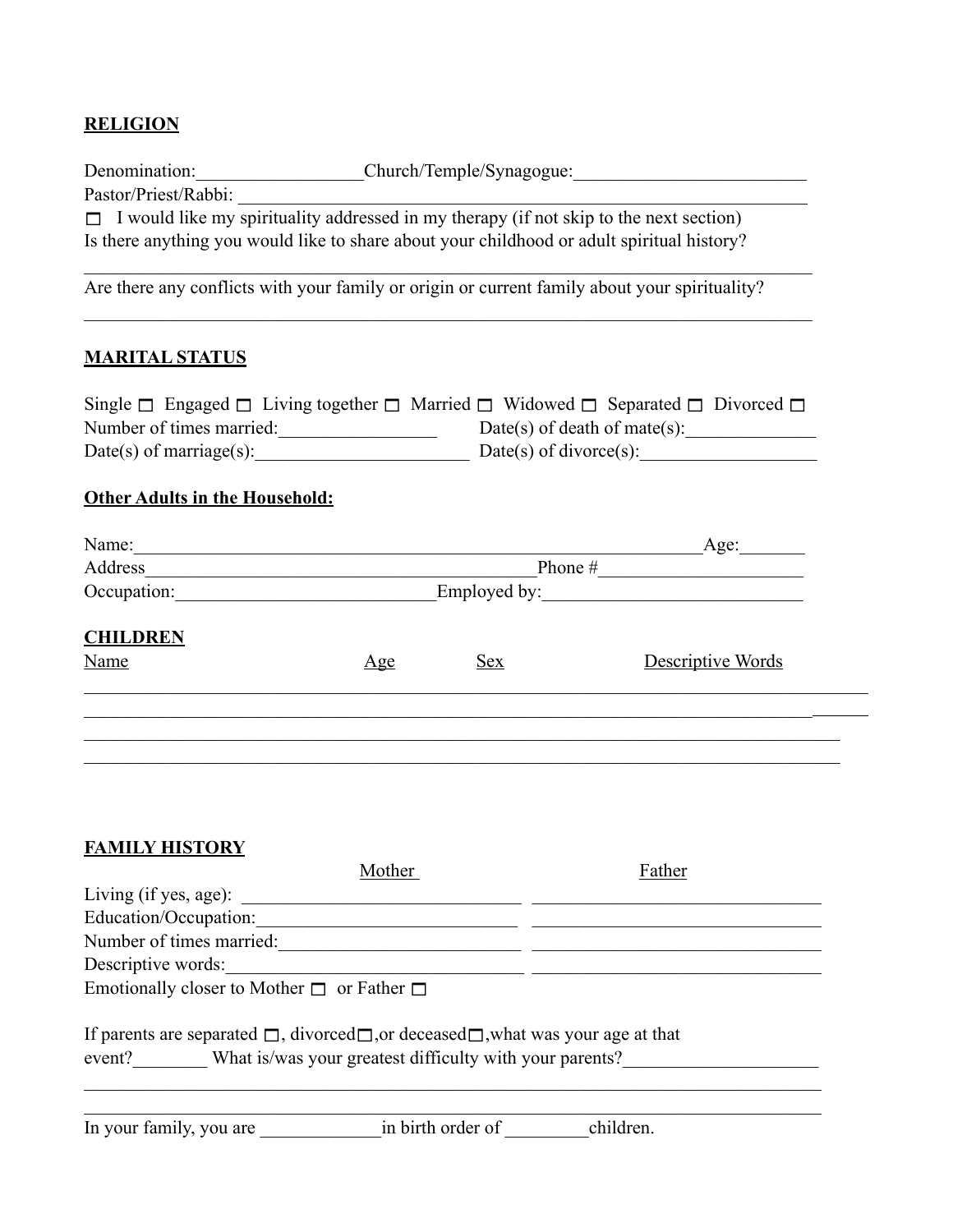# **PROBLEM OR STRESS INFORMATION**

What are you experiencing and/or what has happened to cause you to seek counseling?

 $\mathcal{L}_\mathcal{L} = \{ \mathcal{L}_\mathcal{L} = \{ \mathcal{L}_\mathcal{L} = \{ \mathcal{L}_\mathcal{L} = \{ \mathcal{L}_\mathcal{L} = \{ \mathcal{L}_\mathcal{L} = \{ \mathcal{L}_\mathcal{L} = \{ \mathcal{L}_\mathcal{L} = \{ \mathcal{L}_\mathcal{L} = \{ \mathcal{L}_\mathcal{L} = \{ \mathcal{L}_\mathcal{L} = \{ \mathcal{L}_\mathcal{L} = \{ \mathcal{L}_\mathcal{L} = \{ \mathcal{L}_\mathcal{L} = \{ \mathcal{L}_\mathcal{$ 

| Have you had previous counseling/psychotherapy? Yes $\Box$ No $\Box$ If yes, date(s)                                                                                                                                                                                                                                                                |
|-----------------------------------------------------------------------------------------------------------------------------------------------------------------------------------------------------------------------------------------------------------------------------------------------------------------------------------------------------|
|                                                                                                                                                                                                                                                                                                                                                     |
| Issues addressed: experience of the contract of the contract of the contract of the contract of the contract of the contract of the contract of the contract of the contract of the contract of the contract of the contract o                                                                                                                      |
|                                                                                                                                                                                                                                                                                                                                                     |
| How do you expect Fountain City Counseling to assist you in making that/those                                                                                                                                                                                                                                                                       |
| <b>GENERAL HEALTH</b>                                                                                                                                                                                                                                                                                                                               |
| How would you rate your general physical health? Excellent $\Box$ Good $\Box$ Fair $\Box$ Poor $\Box$                                                                                                                                                                                                                                               |
| Any medical conditions? Yes $\Box$ or No $\Box$ If yes, name                                                                                                                                                                                                                                                                                        |
| Are you under the care of a physician? Yes $\Box$ or No $\Box$                                                                                                                                                                                                                                                                                      |
| If yes, physician's name<br><u> 1989 - Johann Stein, marwolaethau a bhannaich an t-Amhain an t-Amhain an t-Amhain an t-Amhain an t-Amhain an</u>                                                                                                                                                                                                    |
|                                                                                                                                                                                                                                                                                                                                                     |
| Please list medication(s) taken regularly (Continue in the back of the page if necessary)                                                                                                                                                                                                                                                           |
| <u> 1989 - Johann Stoff, deutscher Stoff, der Stoff, der Stoff, der Stoff, der Stoff, der Stoff, der Stoff, der S</u>                                                                                                                                                                                                                               |
| Do you exercise $Yes \Box No \Box How often?$                                                                                                                                                                                                                                                                                                       |
| List past major emotional and/or physical difficulties you have experienced [please also give date(s)]                                                                                                                                                                                                                                              |
|                                                                                                                                                                                                                                                                                                                                                     |
| 11111111077<br>$-2$<br>$-1$ $\mathbf{r}$ $\mathbf{r}$ $\mathbf{r}$ $\mathbf{r}$ $\mathbf{r}$ $\mathbf{r}$ $\mathbf{r}$ $\mathbf{r}$ $\mathbf{r}$ $\mathbf{r}$ $\mathbf{r}$ $\mathbf{r}$ $\mathbf{r}$ $\mathbf{r}$ $\mathbf{r}$ $\mathbf{r}$ $\mathbf{r}$ $\mathbf{r}$ $\mathbf{r}$ $\mathbf{r}$ $\mathbf{r}$ $\mathbf{r}$ $\mathbf{r}$ $\mathbf{r}$ |

| Do you drink alcohol? Yes $\Box$ No $\Box$ How often? |  |
|-------------------------------------------------------|--|
| How much when you do drink?                           |  |